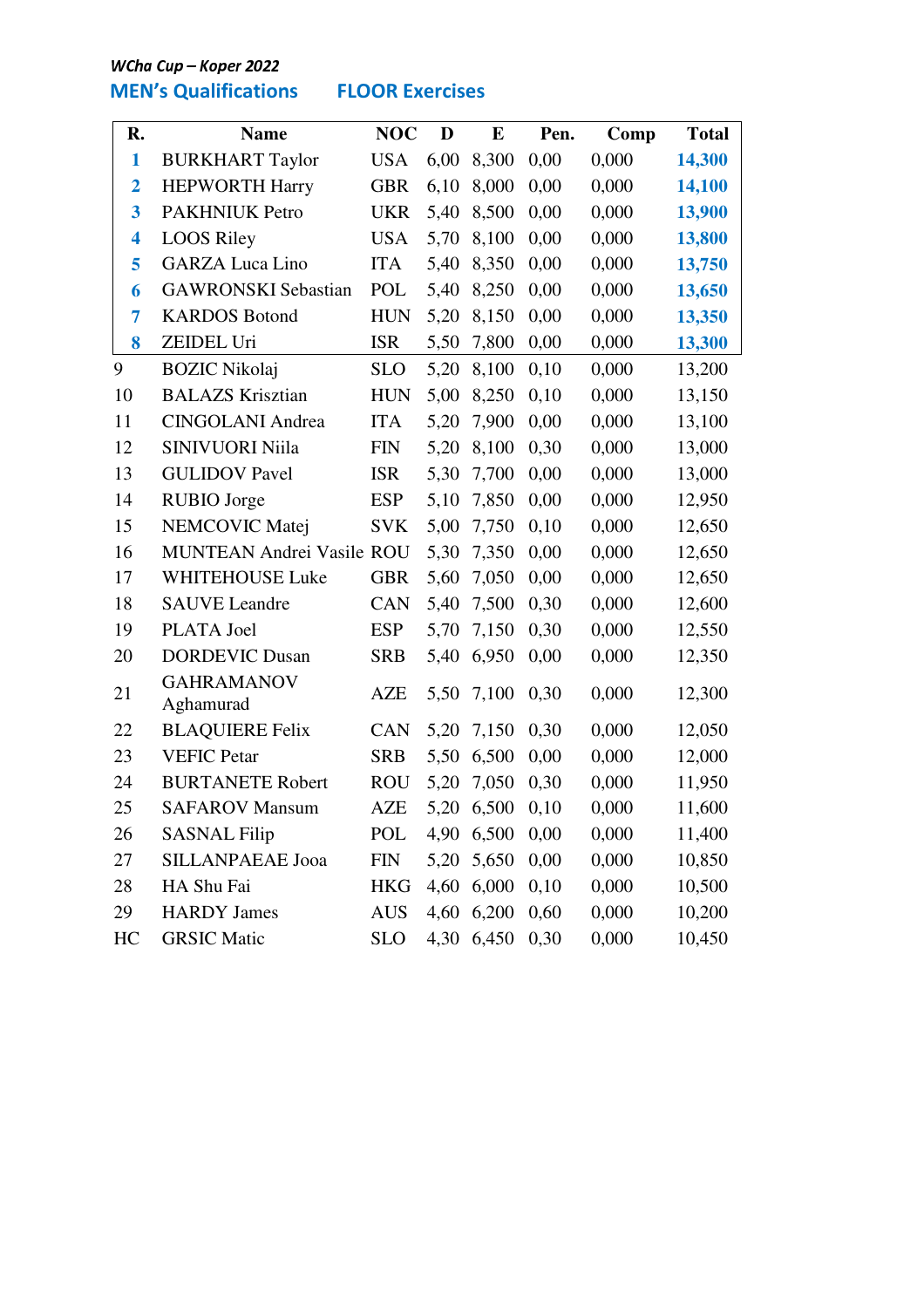**MEN's Qualification 60 POMMEL horse** 

| R.                      | <b>Name</b>                | <b>NOC</b> | D    | E          | Pen. | <b>Score</b> | Comp  | <b>Total</b> |
|-------------------------|----------------------------|------------|------|------------|------|--------------|-------|--------------|
|                         |                            |            |      |            |      |              |       |              |
| 1                       | <b>MESZAROS Krisztofer</b> | <b>HUN</b> |      | 5,70 8,250 | 0,00 | 13,950       | 0,000 | 13,950       |
| $\overline{2}$          | <b>ZUGEC</b> Mateo         | <b>CRO</b> |      | 5,50 8,300 | 0,00 | 13,800       | 0,000 | 13,800       |
| 3                       | <b>VLAHEK Jakov</b>        | <b>CRO</b> | 5,70 | 8,000      | 0,00 | 13,700       | 0,000 | 13,700       |
| $\overline{\mathbf{4}}$ | PLATA Joel                 | <b>ESP</b> | 5,30 | 8,200      | 0,00 | 13,500       | 0,000 | 13,500       |
| 5                       | <b>PAKHNIUK Petro</b>      | <b>UKR</b> | 5,30 | 8,100      | 0,00 | 13,400       | 0,000 | 13,400       |
| 6                       | <b>TITOV Pavel</b>         | <b>FIN</b> | 5,30 | 8,000      | 0,00 | 13,300       | 0,000 | 13,300       |
| 7                       | <b>GARZA Luca Lino</b>     | <b>ITA</b> | 5,10 | 8,150      | 0,00 | 13,250       | 0,000 | 13,250       |
| 8                       | <b>MACCHIATI Mario</b>     | <b>ITA</b> | 5,50 | 7,500      | 0,00 | 13,000       | 0,000 | 13,000       |
| 9                       | <b>KISS Balazs</b>         | <b>HUN</b> | 5,40 | 7,500      | 0,00 | 12,900       | 0,000 | 12,900       |
|                         | 10 LOOS Riley              | <b>USA</b> | 5,00 | 7,800      | 0,00 | 12,800       | 0,000 | 12,800       |
| 11                      | <b>BURTANETE Gabriel</b>   | <b>ROU</b> | 4,30 | 8,300      | 0,00 | 12,600       | 0,000 | 12,600       |
|                         | 12 LIUBIMOV Ilia           | <b>ISR</b> | 5,50 | 7,000      | 0,00 | 12,500       | 0,000 | 12,500       |
|                         | 13 RUBIO Jorge             | <b>ESP</b> | 4,60 | 7,850      | 0,00 | 12,450       | 0,000 | 12,450       |
|                         | 14 SAWANT Vedant           | <b>AUS</b> | 5,50 | 6,850      | 0,00 | 12,350       | 0,000 | 12,350       |
| 15                      | <b>INDIG Eyal</b>          | <b>ISR</b> | 5,10 | 7,000      | 0,00 | 12,100       | 0,000 | 12,100       |
|                         | 16 BURKHART Taylor         | <b>USA</b> |      | 5,00 6,900 | 0,00 | 11,900       | 0,000 | 11,900       |
|                         | 17 KISEK Luka              | <b>SLO</b> | 5,00 | 6,600      | 0,00 | 11,600       | 0,000 | 11,600       |
|                         | 18 VEFIC Petar             | <b>SRB</b> | 3,60 | 7,650      | 0,00 | 11,250       | 0,000 | 11,250       |
|                         | 19 NEMCOVIC Matej          | <b>SVK</b> |      | 4,70 6,500 | 0,00 | 11,200       | 0,000 | 11,200       |
|                         | 20 GARNCZAREK Kacper       | POL        |      | 4,20 6,600 | 0,00 | 10,800       | 0,000 | 10,800       |
|                         | 21 BLAQUIERE Felix         | <b>CAN</b> |      | 4,50 6,000 | 0,00 | 10,500       | 0,000 | 10,500       |
|                         | 22 LEGARE Charles-Etienne  | <b>CAN</b> |      | 4,30 5,850 | 0,00 | 10,150       | 0,000 | 10,150       |
|                         | 23 BURTANETE Robert        | <b>ROU</b> |      | 3,50 6,400 | 0,00 | 9,900        | 0,000 | 9,900        |
|                         | 24 VELICKOVIC Petar        | <b>SRB</b> | 4,00 | 5,850      | 0,00 | 9,850        | 0,000 | 9,850        |
|                         | 25 PAEIVAENEN Jimi         | <b>FIN</b> |      | 3,90 6,550 | 3,00 | 7,450        | 0,000 | 7,450        |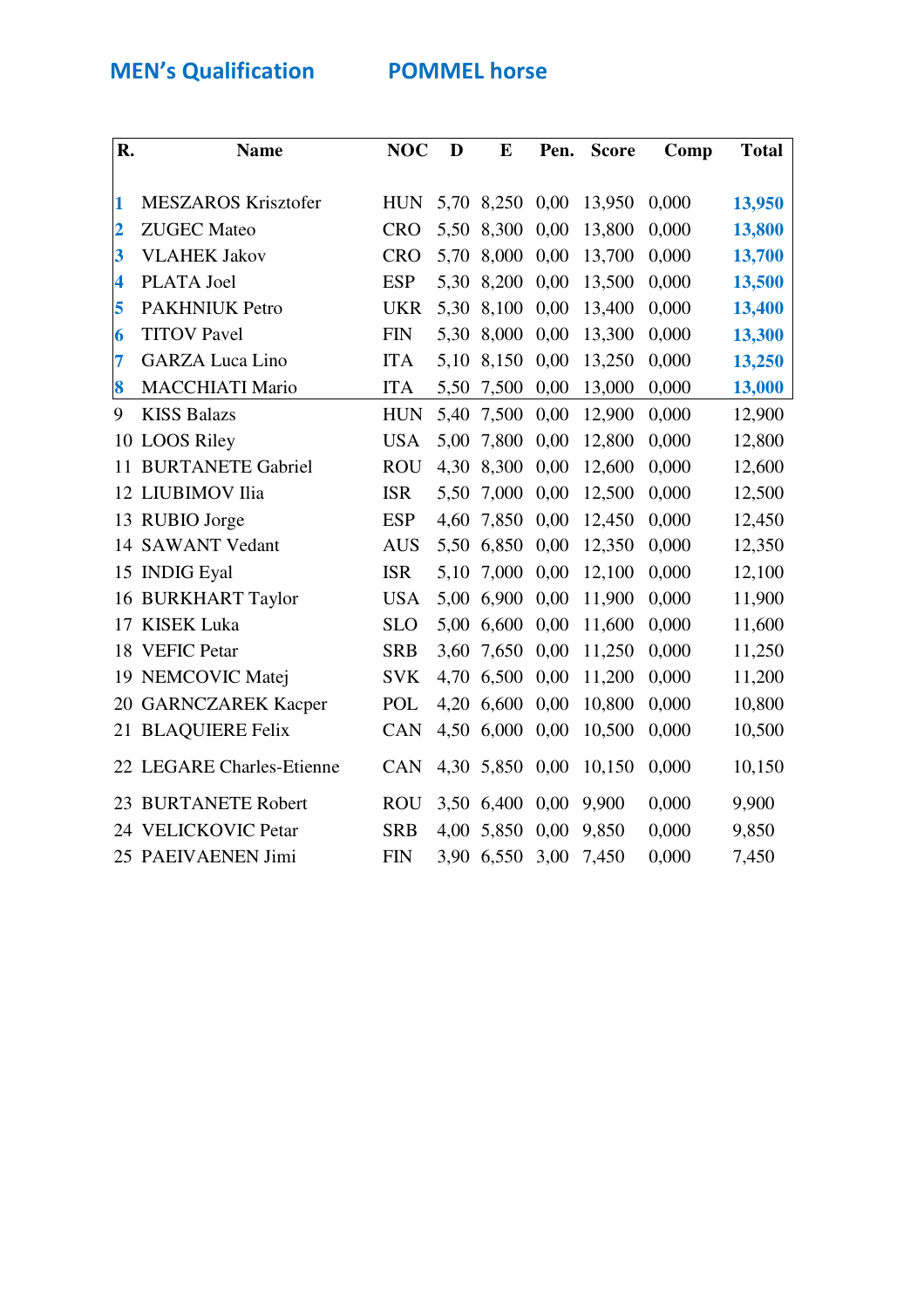**MEN's Qualification STILL RINGS** 

| R.             | <b>Name</b>                   | <b>NOC</b> | D    | E          | Pen. | <b>Score</b>           | Comp  | <b>Total</b> |
|----------------|-------------------------------|------------|------|------------|------|------------------------|-------|--------------|
| 1              | <b>LOOS Riley</b>             | <b>USA</b> | 5,60 | 8,750      | 0,00 | 14,350                 | 0,000 | 14,350       |
| $\overline{2}$ | <b>RADIVILOV</b> Igor         | <b>UKR</b> | 6,00 | 8,050      | 0,00 | 14,050                 | 0,000 | 14,050       |
| 3              | <b>MUNTEAN Andrei Vasile</b>  | <b>ROU</b> |      | 5,30 8,350 | 0,00 | 13,650                 | 0,000 | 13,650       |
| 4              | <b>GULIDOV</b> Pavel          | <b>ISR</b> |      | 5,40 8,150 | 0,00 | 13,550                 | 0,000 | 13,550       |
| 5              | <b>BURKHART Taylor</b>        | <b>USA</b> |      | 4,90 8,600 | 0,00 | 13,500                 | 0,000 | 13,500       |
| 6              | <b>BURTANETE Gabriel</b>      | <b>ROU</b> |      | 4,70 8,750 | 0,00 | 13,450                 | 0,000 | 13,450       |
| 7              | PLATA Joel                    | <b>ESP</b> |      | 5,00 8,450 | 0,00 | 13,450                 | 0,000 | 13,450       |
| 8              | <b>BLAQUIERE Felix</b>        | <b>CAN</b> | 5,60 | 7,800      | 0,00 | 13,400                 | 0,000 | 13,400       |
| 9              | WHITEHOUSE Luke               | <b>GBR</b> |      | 4,90 8,400 | 0,00 | 13,300                 | 0,000 | 13,300       |
| 10             | <b>HEPWORTH Harry</b>         | <b>GBR</b> |      | 5,00 8,150 | 0,00 | 13,150                 | 0,000 | 13,150       |
| 11             | <b>CINGOLANI Andrea</b>       | <b>ITA</b> |      | 6,20 6,950 | 0,00 | 13,150                 | 0,000 | 13,150       |
| 12             | <b>GAWRONSKI</b> Sebastian    | POL        | 5,00 | 8,050      | 0,00 | 13,050                 | 0,000 | 13,050       |
| 13             | <b>KISS Balazs</b>            | <b>HUN</b> | 5,10 | 7,950      | 0,00 | 13,050                 | 0,000 | 13,050       |
| 14             | RUBIO Jorge                   | <b>ESP</b> | 4,70 | 8,250      | 0,00 | 12,950                 | 0,000 | 12,950       |
| 15             | ZEIDEL Uri                    | <b>ISR</b> | 4,30 | 8,450      | 0,00 | 12,750                 | 0,000 | 12,750       |
| 16             | NEMCOVIC Matej                | <b>SVK</b> | 4,60 | 7,950      | 0,00 | 12,550                 | 0,000 | 12,550       |
| 17             | <b>BOJANC Luka</b>            | <b>SLO</b> |      |            |      | 5,00 6,800 0,00 11,800 | 0,000 | 11,800       |
| 18             | <b>WRONSKI</b> Filip          | POL        |      |            |      | 3,80 7,700 0,00 11,500 | 0,000 | 11,500       |
| 19             | <b>LEGARE Charles-Etienne</b> | CAN        |      |            |      | 4,70 6,550 0,00 11,250 | 0,000 | 11,250       |
|                | <b>SAFAROV Mansum</b>         | <b>AZE</b> |      |            |      |                        |       | <b>DNS</b>   |
|                | HC ISTENIC Mark               | <b>SLO</b> |      |            |      | 3,30 7,650 0,00 10,950 | 0,000 | 10,950       |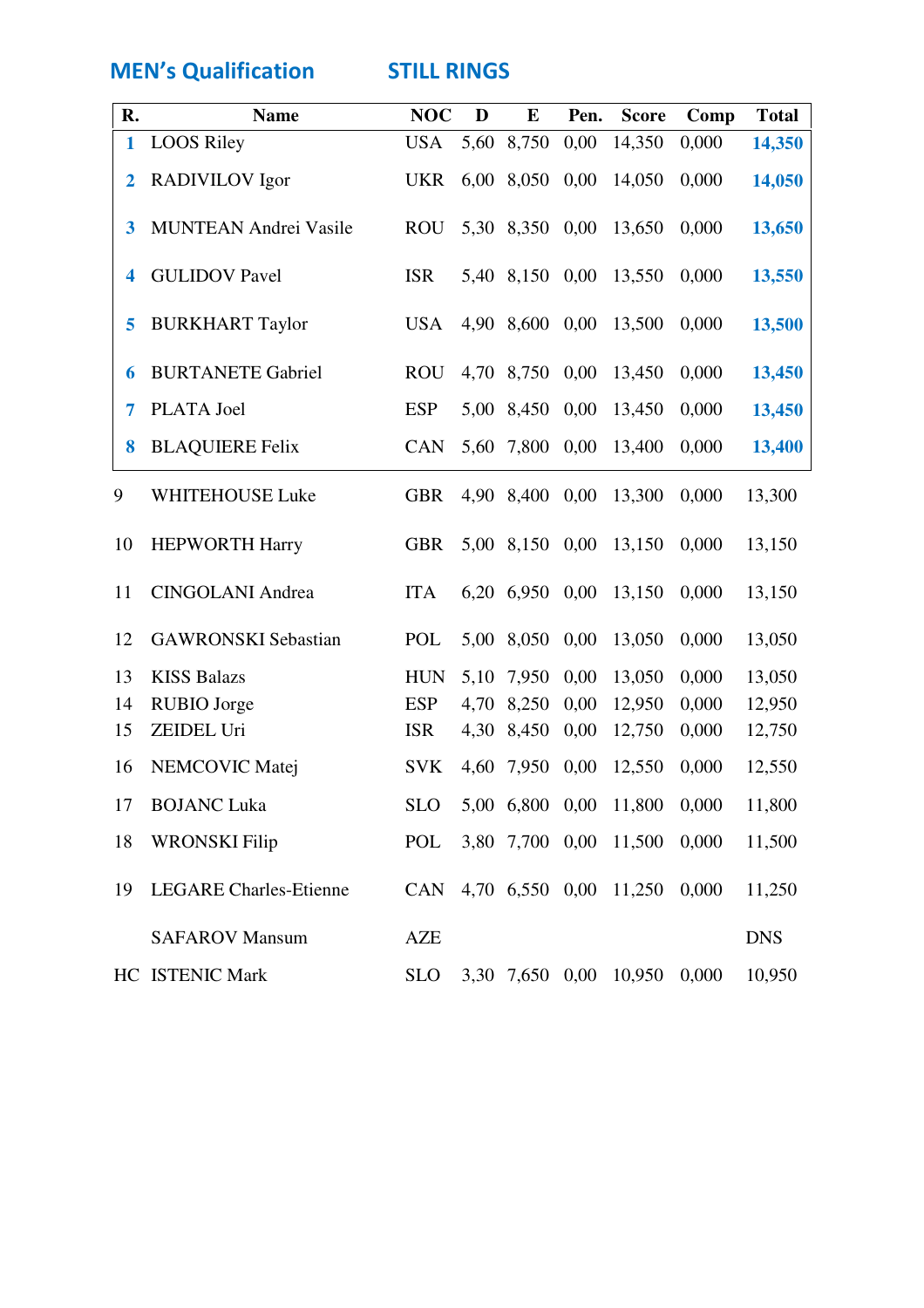MEN's Qualification VAULT

| R. | <b>Name</b>                |  |  |                                  | NOC D E Pen. Score Comp Total           |            |
|----|----------------------------|--|--|----------------------------------|-----------------------------------------|------------|
|    | 1 RADIVILOV Igor           |  |  |                                  | UKR 5,60 9,400 0,00 15,000 0,000 14,400 |            |
|    |                            |  |  | 5,60 8,200 0,00 13,800           |                                         |            |
|    | 2 BURTANETE Gabriel        |  |  |                                  | ROU 5,60 8,900 0,00 14,500 0,000 14,250 |            |
|    |                            |  |  | 5,20 8,800 0,00 14,000           |                                         |            |
|    | <b>3</b> GULIDOV Pavel     |  |  |                                  | ISR 5,20 9,100 0,00 14,300 0,000 14,200 |            |
|    |                            |  |  | 5,20 8,900 0,00 14,100           |                                         |            |
|    | 4 SAUVE Leandre            |  |  |                                  | CAN 4,80 9,000 0,00 13,800 0,000 14,125 |            |
|    |                            |  |  | 5,20 9,250 0,00 14,450           |                                         |            |
|    | <b>5</b> HEPWORTH Harry    |  |  |                                  | GBR 5,60 8,600 0,00 14,200 0,000 14,075 |            |
|    |                            |  |  | 5,60 8,350 0,00 13,950           |                                         |            |
|    | <b>6 PLATA Joel</b>        |  |  |                                  | ESP 4,80 9,100 0,00 13,900 0,000 13,950 |            |
|    |                            |  |  | 5,20 8,800 0,00 14,000           |                                         |            |
|    | 7 BURKHART Taylor          |  |  |                                  | USA 5,40 8,400 0,30 13,500 0,000 13,875 |            |
|    |                            |  |  | 5,20 9,050 0,00 14,250           |                                         |            |
|    | <b>8</b> HARDY James       |  |  |                                  | AUS 5,20 8,150 0,00 13,350 0,000 13,750 |            |
|    |                            |  |  | 5,20 8,950 0,00 14,150           |                                         |            |
| 9  | <b>BURTANETE Robert</b>    |  |  |                                  | ROU 5,20 8,750 0,00 13,950 0,000 13,500 |            |
|    |                            |  |  | 5,20 7,850 0,00 13,050           |                                         |            |
|    | 10 DORDEVIC Dusan          |  |  | SRB 5,20 8,850 0,00 14,050 0,000 |                                         | 13,400     |
|    |                            |  |  | 4,00 8,750 0,00 12,750           |                                         |            |
|    | 11 SASNAL Filip            |  |  | POL 5,20 7,850 0,10 12,950 0,000 |                                         | 13,350     |
|    |                            |  |  | 4,80 8,950 0,00 13,750           |                                         |            |
|    | 12 GAWRONSKI Sebastian     |  |  |                                  | POL 5,20 8,550 0,00 13,750 0,000 13,350 |            |
|    | 13 ZEIDEL Uri              |  |  | 5,20 7,850 0,10 12,950           |                                         |            |
|    |                            |  |  | 5,20 7,950 0,00 13,150           | ISR 4,80 8,750 0,00 13,550 0,000 13,350 |            |
|    | 14 GAHRAMANOV Aghamurad    |  |  |                                  | AZE 5,20 7,700 0,00 12,900 0,000 13,075 |            |
|    |                            |  |  | 4,80 8,550 0,10 13,250           |                                         |            |
|    | 15 WHITEHOUSE Luke         |  |  | GBR 5,20 7,950 0,10 13,050 0,000 |                                         | 12,975     |
|    |                            |  |  | 5,20 7,800 0,10 12,900           |                                         |            |
|    | <b>16 SILLANPAEAE Jooa</b> |  |  | FIN 4,80 8,300 0,10 13,000 0,000 |                                         | 12,875     |
|    |                            |  |  | 4,00 8,750 0,00 12,750           |                                         |            |
|    | 17 SINIVUORI Niila         |  |  | FIN 4,80 9,000 0,10 13,700 0,000 |                                         | 12,775     |
|    |                            |  |  | 2,80 9,050 0,00 11,850           |                                         |            |
|    | 18 MESZAROS Krisztofer     |  |  |                                  | HUN 3,60 8,650 0,10 12,150 0,000 12,600 |            |
|    |                            |  |  | 4,00 9,050 0,00 13,050           |                                         |            |
|    | 19 KARDOS Botond           |  |  | HUN 4,40 7,650 0,00 12,050 0,000 |                                         | 12,375     |
|    |                            |  |  | 4,00 8,700 0,00 12,700           |                                         |            |
|    | <b>RUBIO</b> Jorge         |  |  | ESP 0,00 0,000 0,00 0,000 0,000  |                                         | <b>DNF</b> |
|    |                            |  |  |                                  |                                         | <b>DNS</b> |
|    | <b>CINGOLANI Andrea</b>    |  |  | ITA 5,20 7,800 0,00 13,000 0,000 |                                         | <b>DNF</b> |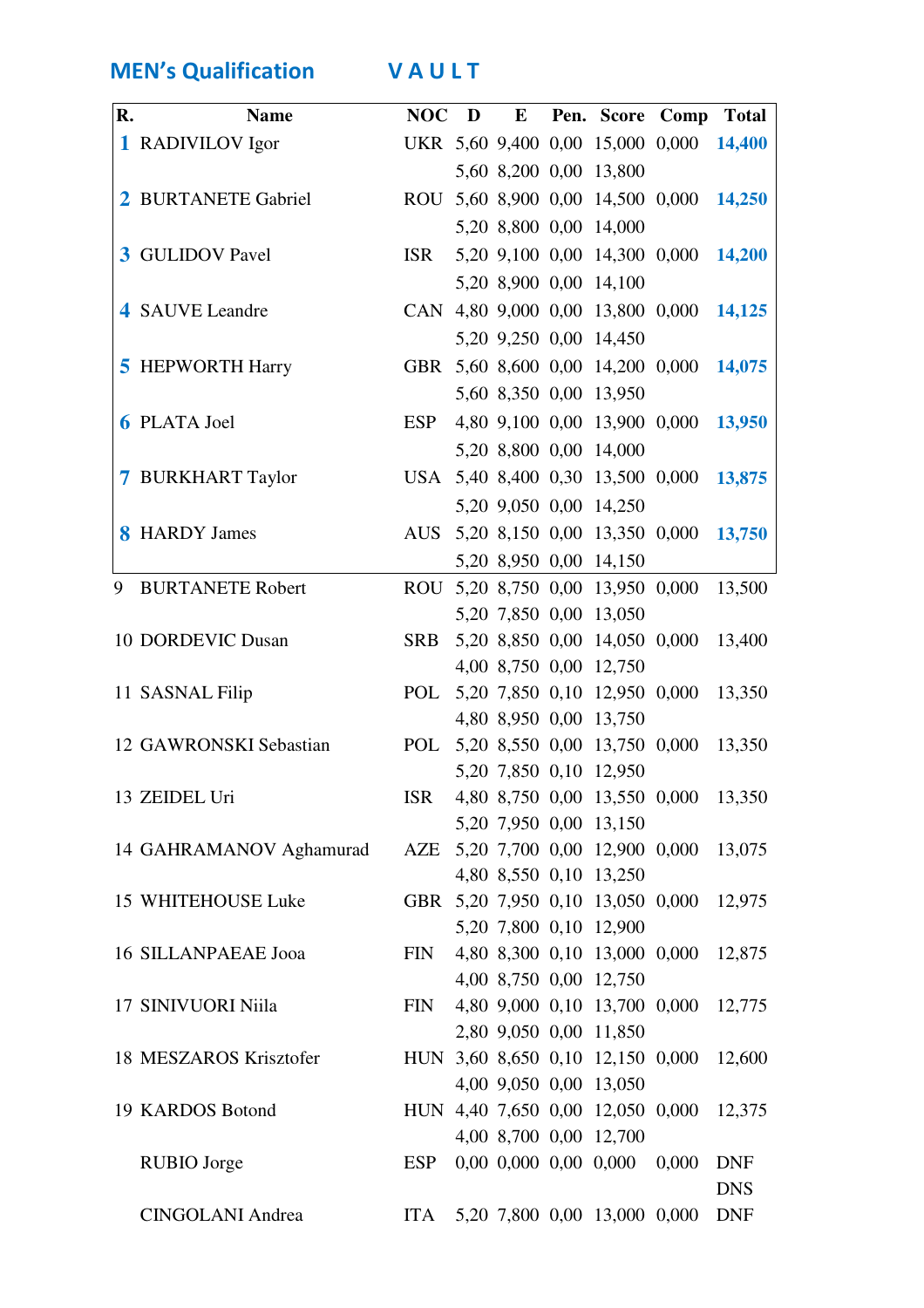**MEN's Qualification FARALLEL BARS** 

| R. | <b>Name</b>                  | <b>NOC</b>      | D    | E     | Pen. | <b>Score</b>                 | Comp  | <b>Total</b> |
|----|------------------------------|-----------------|------|-------|------|------------------------------|-------|--------------|
| 1  | <b>PHILLIPS Curran</b>       | <b>USA</b>      | 6,70 | 8,050 | 0,00 | 14,750                       | 0,000 | 14,750       |
| 2  | <b>PAKHNIUK Petro</b>        | <b>UKR 5,90</b> |      | 8,800 | 0,00 | 14,700                       | 0,000 | 14,700       |
| 3  | <b>MUNTEAN Andrei Vasile</b> | ROU 5,90        |      | 8,750 | 0,00 | 14,650                       | 0,000 | 14,650       |
| 4  | <b>MACCHIATI Mario</b>       | <b>ITA</b>      | 5,90 | 8,350 | 0,00 | 14,250                       | 0,000 | 14,250       |
| 5  | <b>BALAZS Krisztian</b>      | HUN 5,60        |      | 8,300 | 0,00 | 13,900                       | 0,000 | 13,900       |
| 6  | <b>BULL Tyson</b>            | AUS 5,40        |      | 8,150 | 0,00 | 13,550                       | 0,000 | 13,550       |
| 7  | <b>BLAQUIERE Felix</b>       | CAN 4,80        |      | 8,600 | 0,00 | 13,400                       | 0,000 | 13,400       |
| 8  | LIUBIMOV Ilia                | <b>ISR</b>      | 4,90 | 8,500 | 0,00 | 13,400                       | 0,000 | 13,400       |
| 9  | <b>GAWRONSKI</b> Sebastian   | POL             | 5,20 | 8,200 | 0,00 | 13,400                       | 0,000 | 13,400       |
| 9  | <b>GULIDOV Pavel</b>         | <b>ISR</b>      | 5,20 | 8,200 | 0,00 | 13,400                       | 0,000 | 13,400       |
| 11 | <b>BURTANETE Gabriel</b>     | <b>ROU</b>      | 5,30 | 8,000 | 0,00 | 13,300                       | 0,000 | 13,300       |
| 12 | WHITEHOUSE Luke              | <b>GBR</b>      | 5,30 | 7,700 | 0,00 | 13,000                       | 0,000 | 13,000       |
| 13 | WILLIAMS Joshua Jack         | <b>ESP</b>      | 4,90 | 7,950 | 0,00 | 12,850                       | 0,000 | 12,850       |
|    | 14 PLATA Joel                | <b>ESP</b>      | 5,40 | 7,400 | 0,00 | 12,800                       | 0,000 | 12,800       |
|    | 15 LEGARE Charles-Etienne    | <b>CAN</b>      | 5,20 | 7,250 | 0,00 | 12,450                       | 0,000 | 12,450       |
|    | 16 LOOS Riley                | <b>USA</b>      |      |       |      | 5,50 6,850 0,00 12,350 0,000 |       | 12,350       |
| 17 | <b>VEFIC Petar</b>           | <b>SRB</b>      | 5,50 | 6,500 | 0,00 | 12,000                       | 0,000 | 12,000       |
| 18 | <b>MUI</b> Feng Julian       | <b>HKG</b>      | 4,10 | 7,850 | 0,00 | 11,950                       | 0,000 | 11,950       |
| 19 | <b>NEMCOVIC Matej</b>        | <b>SVK</b>      | 4,10 | 6,400 | 0,00 | 10,500                       | 0,000 | 10,500       |
| 20 | <b>KARDOS Botond</b>         | <b>HUN</b>      | 5,10 | 4,500 | 0,00 | 9,600                        | 0,000 | 9,600        |
|    | <b>GARNCZAREK Kacper</b>     | POL             |      |       |      |                              |       | <b>DNS</b>   |